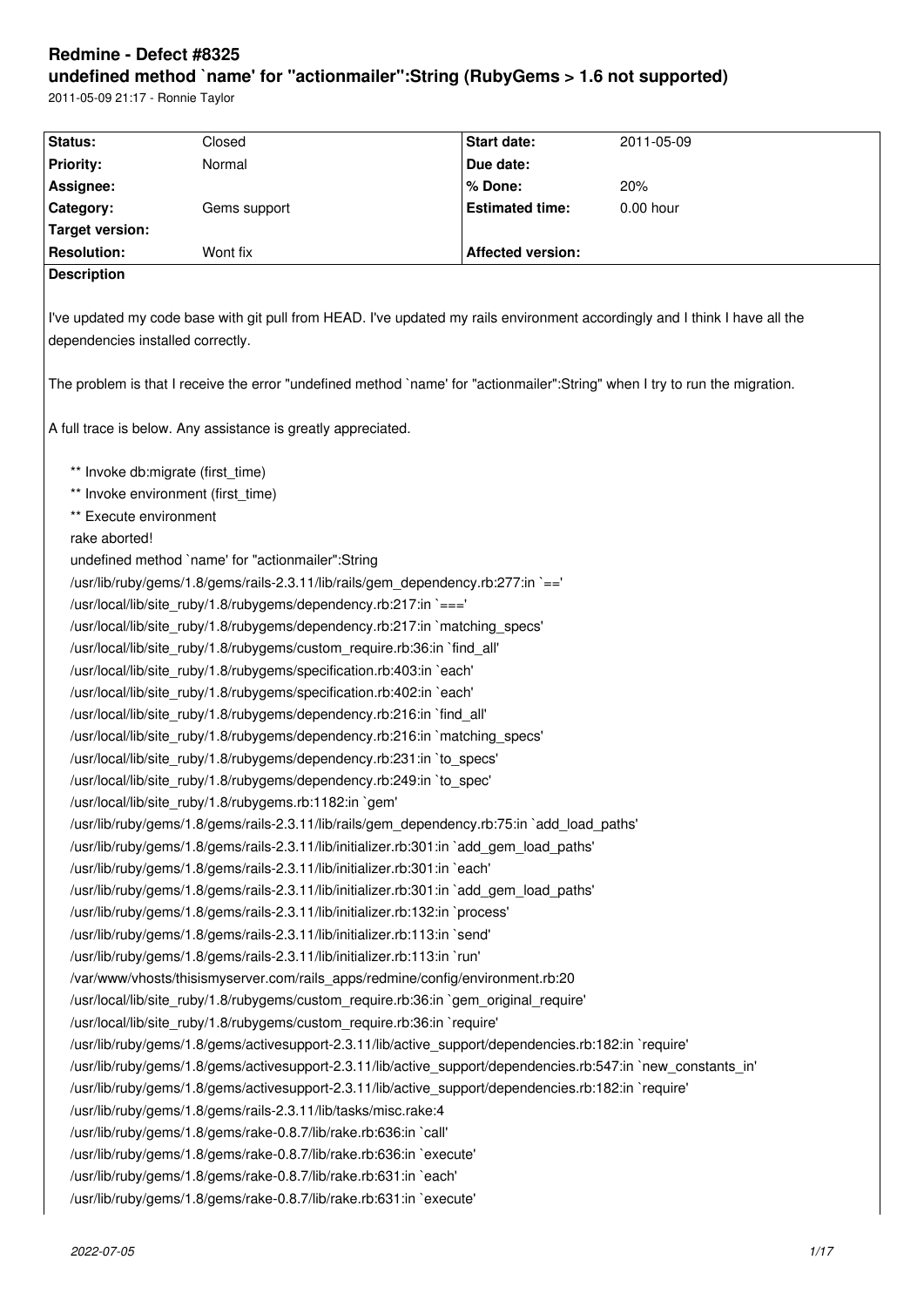| /usr/lib/ruby/gems/1.8/gems/rake-0.8.7/lib/rake.rb:597:in `invoke with call chain'       |
|------------------------------------------------------------------------------------------|
| /usr/lib/ruby/1.8/monitor.rb:242:in `synchronize'                                        |
| /usr/lib/ruby/gems/1.8/gems/rake-0.8.7/lib/rake.rb:590:in `invoke with call chain'       |
| /usr/lib/ruby/gems/1.8/gems/rake-0.8.7/lib/rake.rb:607:in `invoke prerequisites'         |
| /usr/lib/ruby/gems/1.8/gems/rake-0.8.7/lib/rake.rb:604:in `each'                         |
| /usr/lib/ruby/gems/1.8/gems/rake-0.8.7/lib/rake.rb:604:in `invoke prerequisites'         |
| /usr/lib/ruby/gems/1.8/gems/rake-0.8.7/lib/rake.rb:596:in `invoke with call chain'       |
| /usr/lib/ruby/1.8/monitor.rb:242:in `synchronize'                                        |
| /usr/lib/ruby/gems/1.8/gems/rake-0.8.7/lib/rake.rb:590:in `invoke with call chain'       |
| /usr/lib/ruby/gems/1.8/gems/rake-0.8.7/lib/rake.rb:583:in `invoke'                       |
| /usr/lib/ruby/gems/1.8/gems/rake-0.8.7/lib/rake.rb:2051:in `invoke task'                 |
| /usr/lib/ruby/gems/1.8/gems/rake-0.8.7/lib/rake.rb:2029:in `top level'                   |
| /usr/lib/ruby/gems/1.8/gems/rake-0.8.7/lib/rake.rb:2029:in `each'                        |
| /usr/lib/ruby/gems/1.8/gems/rake-0.8.7/lib/rake.rb:2029:in `top level'                   |
| /usr/lib/ruby/gems/1.8/gems/rake-0.8.7/lib/rake.rb:2068:in `standard exception handling' |
| /usr/lib/ruby/gems/1.8/gems/rake-0.8.7/lib/rake.rb:2023:in `top level'                   |
| /usr/lib/ruby/gems/1.8/gems/rake-0.8.7/lib/rake.rb:2001:in `run'                         |
| /usr/lib/ruby/gems/1.8/gems/rake-0.8.7/lib/rake.rb:2068:in `standard exception handling' |
| /usr/lib/ruby/gems/1.8/gems/rake-0.8.7/lib/rake.rb:1998:in `run'                         |
| /usr/lib/ruby/gems/1.8/gems/rake-0.8.7/bin/rake:31                                       |
| /usr/bin/rake:19:in `load'                                                               |
| /usr/bin/rake:19                                                                         |
|                                                                                          |
|                                                                                          |

| Related issues:                                                               |               |            |
|-------------------------------------------------------------------------------|---------------|------------|
| Related to Redmine - Defect #7516: Redmine does not work with RubyGems 1.5.0  | <b>Closed</b> | 2011-02-02 |
| Duplicated by Redmine - Defect # 8518: undefined method `name' for "abstract" | <b>Closed</b> | 2011-06-03 |
| Duplicated by Redmine - Defect #8969: rake aborted! undefined method `name'   | Closed        | 2011-08-02 |

# **History**

# **#1 - 2011-05-11 19:12 - Ronnie Taylor**

I've updated my code base again today and the error has changed a little. When I run rake I get:

"undefined method `name' for "abstract":String" (see new trace below)

I've checked my rails set up as best I know how. I've even tested out a couple of other simple rails apps and they seem to run ok. So...I'm still stumped on this issue.

- (in /var/www/vhosts/thisismyserver.com/rails\_apps/redmine)
- \*\* Invoke db:migrate (first\_time)
- \*\* Invoke environment (first\_time)
- \*\* Execute environment
- rake aborted!
- undefined method `name' for "abstract":String

/usr/lib/ruby/gems/1.8/gems/rails-2.3.11/lib/rails/gem\_dependency.rb:277:in `=='

/usr/local/lib/site\_ruby/1.8/rubygems/dependency.rb:217:in `==='

- /usr/local/lib/site\_ruby/1.8/rubygems/dependency.rb:217:in `matching\_specs'
- /usr/local/lib/site\_ruby/1.8/rubygems/custom\_require.rb:36:in `find\_all'
- /usr/local/lib/site\_ruby/1.8/rubygems/specification.rb:403:in `each'
- /usr/local/lib/site\_ruby/1.8/rubygems/specification.rb:402:in `each'
- /usr/local/lib/site\_ruby/1.8/rubygems/dependency.rb:216:in `find\_all'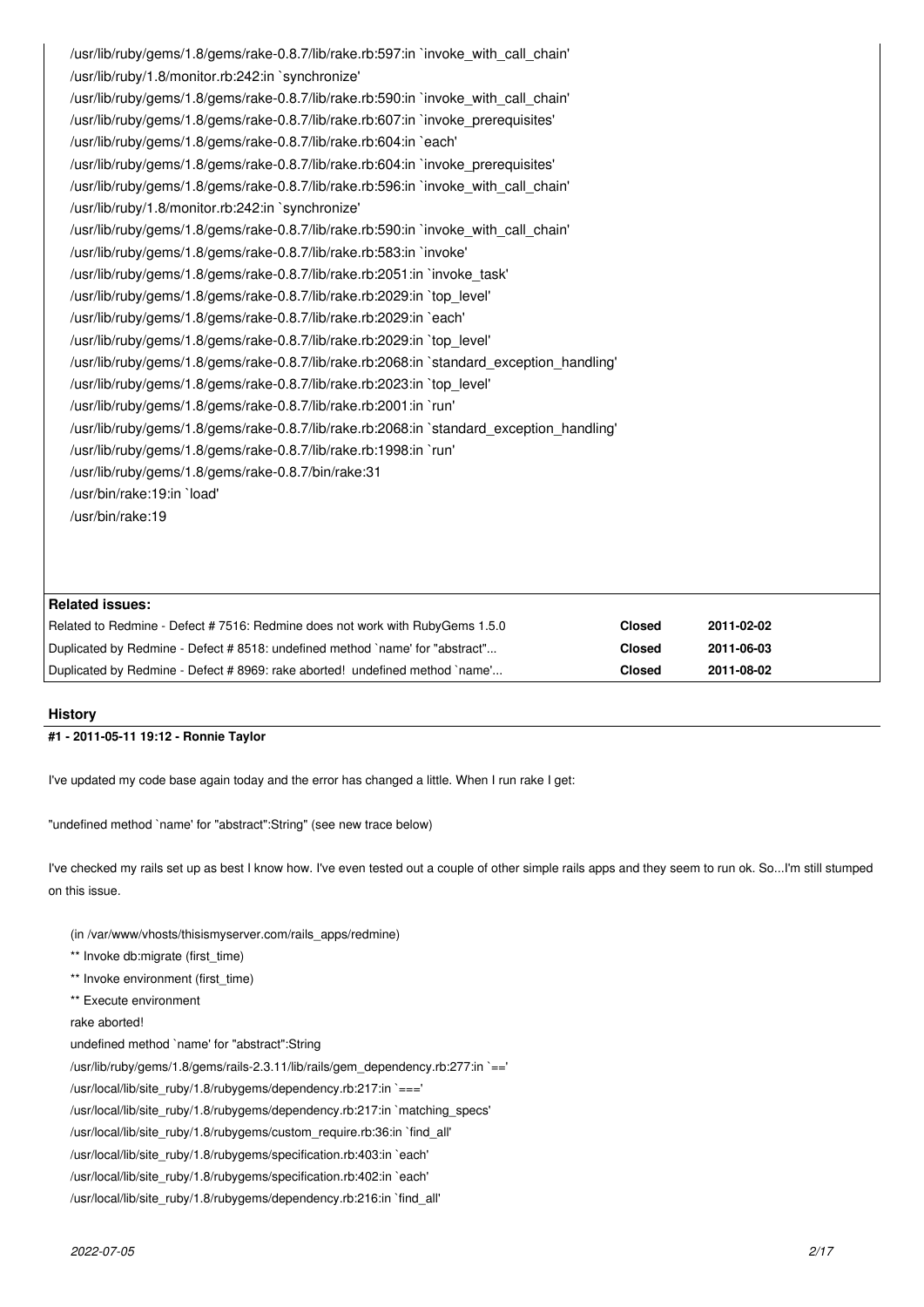/usr/local/lib/site\_ruby/1.8/rubygems/dependency.rb:216:in `matching\_specs' /usr/local/lib/site\_ruby/1.8/rubygems/dependency.rb:231:in `to\_specs' /usr/local/lib/site\_ruby/1.8/rubygems/dependency.rb:249:in `to\_spec' /usr/local/lib/site\_ruby/1.8/rubygems.rb:1182:in `gem' /usr/lib/ruby/gems/1.8/gems/rails-2.3.11/lib/rails/gem\_dependency.rb:75:in `add\_load\_paths' /usr/lib/ruby/gems/1.8/gems/rails-2.3.11/lib/initializer.rb:301:in `add\_gem\_load\_paths' /usr/lib/ruby/gems/1.8/gems/rails-2.3.11/lib/initializer.rb:301:in `each' /usr/lib/ruby/gems/1.8/gems/rails-2.3.11/lib/initializer.rb:301:in `add\_gem\_load\_paths' /usr/lib/ruby/gems/1.8/gems/rails-2.3.11/lib/initializer.rb:132:in `process' /usr/lib/ruby/gems/1.8/gems/rails-2.3.11/lib/initializer.rb:113:in `send' /usr/lib/ruby/gems/1.8/gems/rails-2.3.11/lib/initializer.rb:113:in `run' /var/www/vhosts/thisismyserver.com/rails\_apps/redmine/config/environment.rb:20 /usr/local/lib/site\_ruby/1.8/rubygems/custom\_require.rb:36:in `gem\_original\_require' /usr/local/lib/site\_ruby/1.8/rubygems/custom\_require.rb:36:in `require' /usr/lib/ruby/gems/1.8/gems/activesupport-2.3.11/lib/active\_support/dependencies.rb:182:in `require' /usr/lib/ruby/gems/1.8/gems/activesupport-2.3.11/lib/active\_support/dependencies.rb:547:in `new\_constants\_in' /usr/lib/ruby/gems/1.8/gems/activesupport-2.3.11/lib/active\_support/dependencies.rb:182:in `require' /usr/lib/ruby/gems/1.8/gems/rails-2.3.11/lib/tasks/misc.rake:4 /usr/lib/ruby/gems/1.8/gems/rake-0.8.7/lib/rake.rb:636:in `call' /usr/lib/ruby/gems/1.8/gems/rake-0.8.7/lib/rake.rb:636:in `execute' /usr/lib/ruby/gems/1.8/gems/rake-0.8.7/lib/rake.rb:631:in `each' /usr/lib/ruby/gems/1.8/gems/rake-0.8.7/lib/rake.rb:631:in `execute' /usr/lib/ruby/gems/1.8/gems/rake-0.8.7/lib/rake.rb:597:in `invoke\_with\_call\_chain' /usr/lib/ruby/1.8/monitor.rb:242:in `synchronize' /usr/lib/ruby/gems/1.8/gems/rake-0.8.7/lib/rake.rb:590:in `invoke\_with\_call\_chain' /usr/lib/ruby/gems/1.8/gems/rake-0.8.7/lib/rake.rb:607:in `invoke\_prerequisites' /usr/lib/ruby/gems/1.8/gems/rake-0.8.7/lib/rake.rb:604:in `each' /usr/lib/ruby/gems/1.8/gems/rake-0.8.7/lib/rake.rb:604:in `invoke\_prerequisites' /usr/lib/ruby/gems/1.8/gems/rake-0.8.7/lib/rake.rb:596:in `invoke\_with\_call\_chain' /usr/lib/ruby/1.8/monitor.rb:242:in `synchronize' /usr/lib/ruby/gems/1.8/gems/rake-0.8.7/lib/rake.rb:590:in `invoke\_with\_call\_chain' /usr/lib/ruby/gems/1.8/gems/rake-0.8.7/lib/rake.rb:583:in `invoke' /usr/lib/ruby/gems/1.8/gems/rake-0.8.7/lib/rake.rb:2051:in `invoke\_task' /usr/lib/ruby/gems/1.8/gems/rake-0.8.7/lib/rake.rb:2029:in `top\_level' /usr/lib/ruby/gems/1.8/gems/rake-0.8.7/lib/rake.rb:2029:in `each' /usr/lib/ruby/gems/1.8/gems/rake-0.8.7/lib/rake.rb:2029:in `top\_level' /usr/lib/ruby/gems/1.8/gems/rake-0.8.7/lib/rake.rb:2068:in `standard\_exception\_handling' /usr/lib/ruby/gems/1.8/gems/rake-0.8.7/lib/rake.rb:2023:in `top\_level' /usr/lib/ruby/gems/1.8/gems/rake-0.8.7/lib/rake.rb:2001:in `run' /usr/lib/ruby/gems/1.8/gems/rake-0.8.7/lib/rake.rb:2068:in `standard\_exception\_handling' /usr/lib/ruby/gems/1.8/gems/rake-0.8.7/lib/rake.rb:1998:in `run' /usr/lib/ruby/gems/1.8/gems/rake-0.8.7/bin/rake:31 /usr/bin/rake:19:in `load' /usr/bin/rake:19

#### **#2 - 2011-05-12 00:35 - Marlos Ribeiro**

I got the same problem. could be problems with RAILS? rack?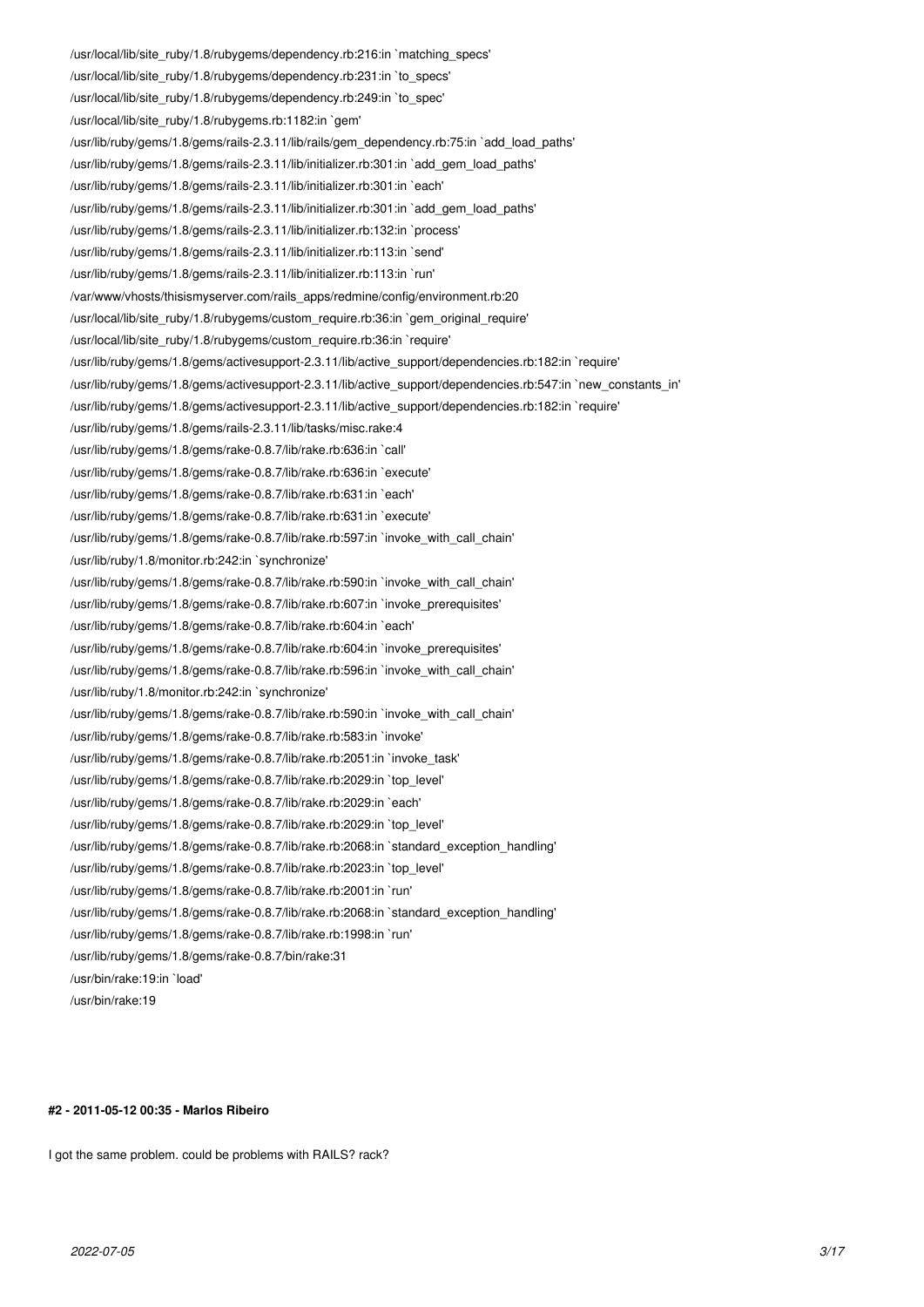I had the same error message with gem 1.8.2 and rails 2.3.11, but it works again when I switched back to gem 1.6.2...

# **#4 - 2011-05-17 03:31 - Ronnie Taylor**

I ended up reverting back to redmine 1.1.3 on a new server so I can't confirm your theory but I think that is the right answer.

When I have some extra time I will try out the master branch to make sure.

Thanks for the comments!

#### **#5 - 2011-05-20 15:53 - Etienne Massip**

*- Category set to Gems support*

**#6 - 2011-05-20 16:09 - Etienne Massip**

Related RubyGems bug tracker entry is here.

#### **#7 - 2011-05-20 16:16 - Etienne Massi[p](http://rubyforge.org/tracker/index.php?func=detail&aid=29188&group_id=126&atid=575)**

And Rails tracker entry

#### **#8 - 2011-05-23 11:59 - Etienne Massip**

*- Su[bject changed from](https://rails.lighthouseapp.com/projects/8994/tickets/6778-rails-2311-fails-with-newer-rubygems-181) undefined method `name' for "actionmailer":String to undefined method `name' for "actionmailer":String (RubyGems > 1.6 not supported)*

Using Bundler patch (see #5638), you can still use RubyGems > 1.6, but this is not recommended as for Redmine 1.2.0.

# **#9 - 2011-06-14 23:31 - Nikola Kotur**

Also got bit by this while upgrading Redmine to 1.2.0.

That bug hasn't been fixed for over a month now. Now, I can't even go back to 1.1.3.

# **#10 - 2011-06-15 15:58 - Jens Chorus**

With the following gems it works: Rails (2.3.11) i18n (0.4.2) rack (1.1.1) rake (0.9.2) rubygems-update (1.6.0)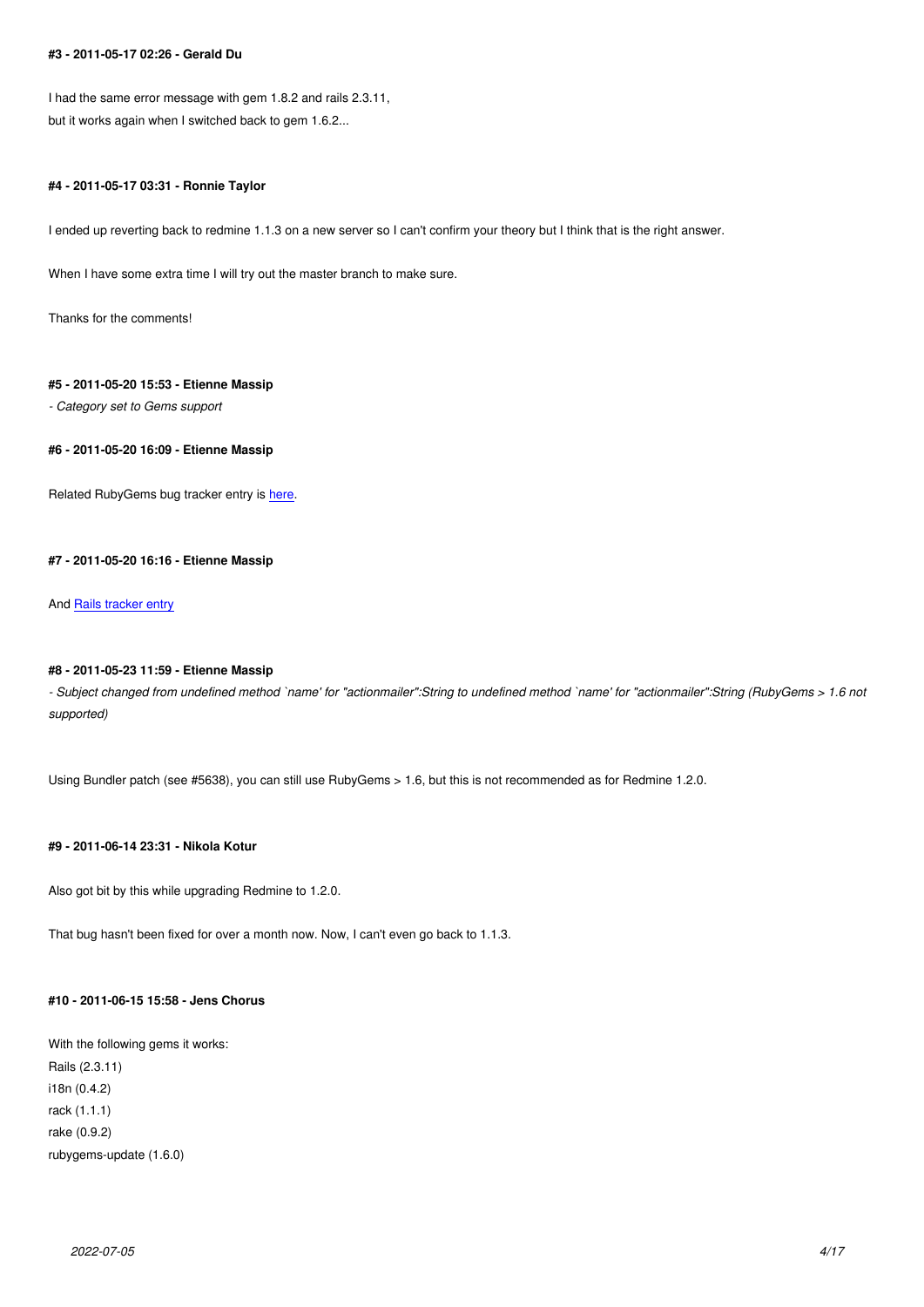#### **#11 - 2011-06-15 16:54 - Etienne Massip**

Nikola Kotur wrote:

*Also got bit by this while upgrading Redmine to 1.2.0.*

*That bug hasn't been fixed for over a month now. Now, I can't even go back to 1.1.3.*

This is not a bug, latest stable doesn't work with RubyGems > 1.6 because Rails 2.3.11 doesn't work with RubyGems > 1.6 as stated in [[RedmineInstall#Requirements|requirements]] :

Rails 2.3.11 will fail with RubyGems 1.7.0 or later, stick to previous versions of RubyGems !

### **#12 - 2011-06-17 17:58 - Max Philippov**

Jens Chorus wrote:

*With the following gems it works: Rails (2.3.11) i18n (0.4.2) rack (1.1.1) rake (0.9.2) rubygems-update (1.6.0)*

I've got the same gems, but when i'm trying: "rake db:migrate RAILS\_ENV=production"(i'm on windows) i get the error as follows: @rake aborted! undefined method `name' for "abstract":String

Tasks: TOP => db:migrate => environment (See full trace by running task with --trace)@ Cut, i can paste the full one if needed. So, what should I do to install redmine?

# **#13 - 2011-06-17 18:00 - Max Philippov**

p.s. sorry, failed to format code as needed

# **#14 - 2011-06-17 21:27 - Max Philippov**

Me problem solved

# **#15 - 2011-06-18 01:24 - Jose Figueroa**

@Max how did you fix it ? I'm having the same problem on centos linux

# **#16 - 2011-06-23 11:40 - wang yong**

I hope you past the mothod. Thanks.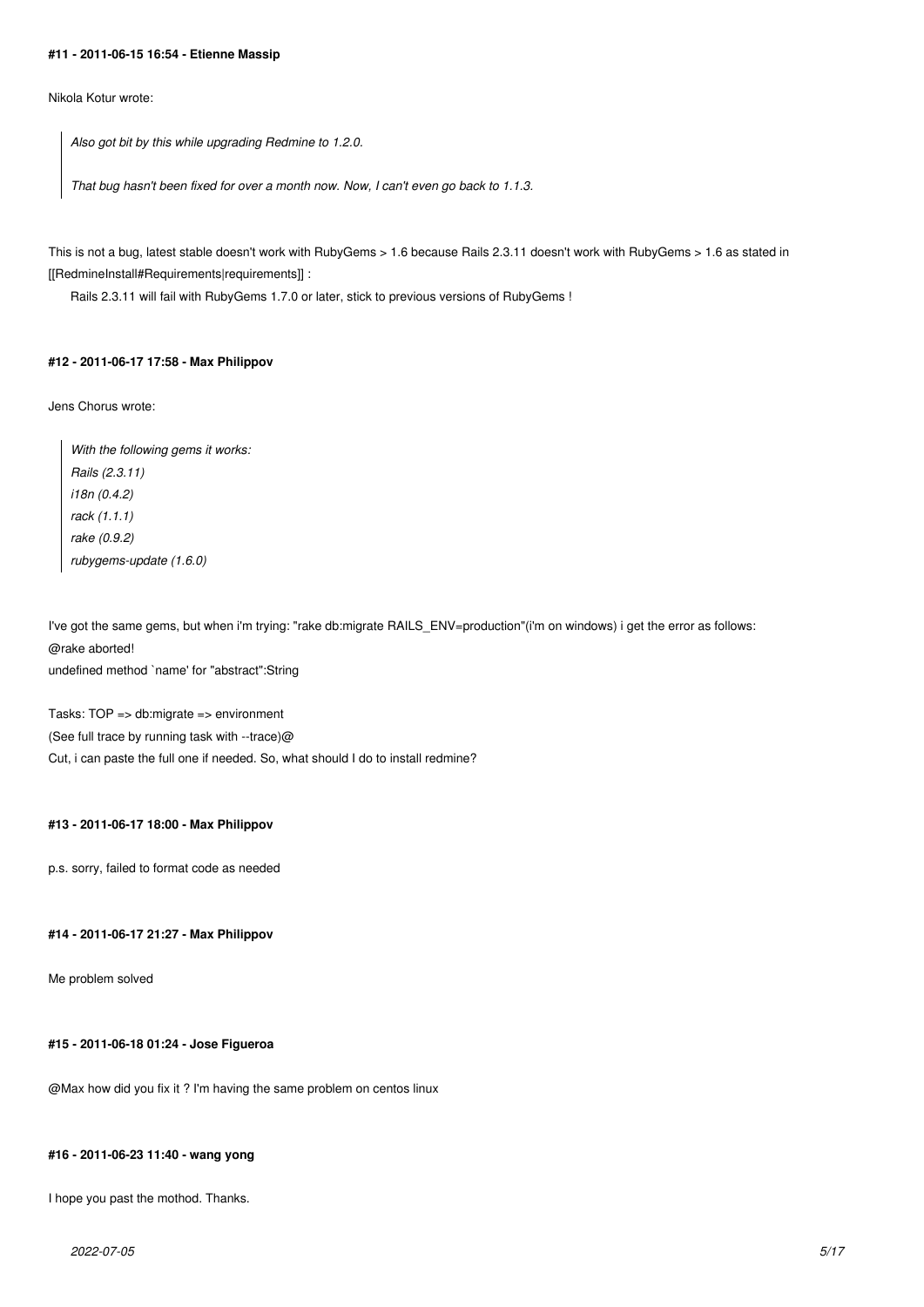Max Philippov wrote:

*Me problem solved*

# **#17 - 2011-06-23 11:45 - wang yong**

My gem list is the same ,but has the problem.

And 1.1.3 has same problem. I don't know why.

*Jens Chorus wrote:*

*With the following gems it works: Rails (2.3.11) i18n (0.4.2) rack (1.1.1) rake (0.9.2) rubygems-update (1.6.0)*

# **#18 - 2011-06-24 17:11 - wang yong**

*- Status changed from New to Resolved*

I resolved at last.

Important:

#yum -y install gcc #yum -y install gcc-c++ #yum -y install curl-devel #yum -y install openssl-devel #yum -y install zlib-devel #yum -y install httpd-devel #yum -y install apr-devel #yum -y install apr-util-devel #yum -y install mysql-devel

Install above at first is very important.

wang yong wrote:

*My gem list is the same ,but has the problem.*

*And 1.1.3 has same problem. I don't know why.*

*Jens Chorus wrote:*

*With the following gems it works: Rails (2.3.11)*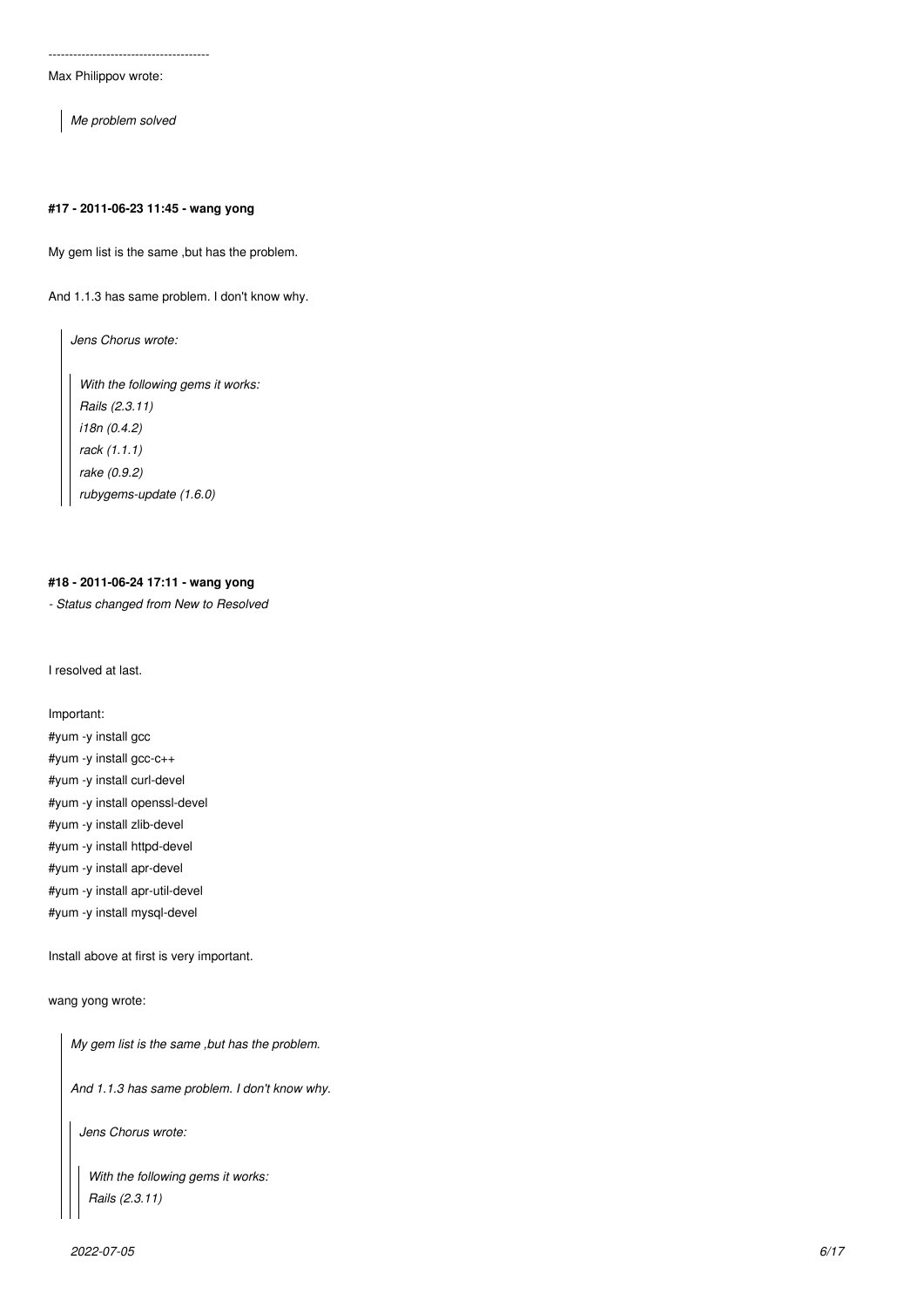*i18n (0.4.2) rack (1.1.1) rake (0.9.2) rubygems-update (1.6.0)*

#### **#19 - 2011-06-25 10:37 - w h**

Resolved you say?

What is the resolution then? Depending on 'mysql-devel' or what? Sorry but this comes close to bullshit!

#### **#20 - 2011-06-25 12:59 - Etienne Massip**

*- Status changed from Resolved to New*

### **#21 - 2011-06-25 14:24 - w h**

I'm having trouble right now to reproduce the original error message (which occurred after done something like gem update --system && gem update a couple of days ago - the problem got apparent after restarting redmine today ..).

Reproducible is that gem update --system renders my Redmine installation unusable in a sense that I can't restart: I'm facing messages that gems rubytree and coderay are missing while they are just in front of me in vendors/gems. I solved this problem by going back to RubyGems 1.6.2:

\$ sudo gem update --system 1.6.2 \$ gem -v 1.6.2

I'm a bit reluctant to write down the exact list of gems available cause "reproducing" them appears not to be the holy grail. For example, if there is also rack 1.3.0 installed, then disaster strikes again. Nevertheless, here is my list of relevant gems ..

\$ gem list | grep -P '^(rails|i18n|rack|rake|rubygems-update) ' i18n (0.6.0, 0.5.0, 0.4.2) rack (1.1.1) rails (3.0.9, 2.3.11) rake (0.9.2, 0.8.7) rubygems-update (1.8.5, 1.6.2)

I must say that I'm not at all impressed by this Gem hell and I'm neither impressed by this relentless waves of 'undefined methods' and deprecated warnings. This is my approach to somehow freeze Redmine:

\$ cd /srv/redmine-1.2.0 \$ rake rails:freeze:gems rake/rdoctask is deprecated. Use rdoc/task instead (in RDoc 2.4.2+) WARNING: 'task :t, arg, :needs => [deps]' is deprecated. Please use 'task :t, [args] => [deps]' instead. at /srv/redmine-1.2.0/lib/tasks/email.rake:170 Freezing to the gems for Rails 3.0.9 rake aborted! undefined method `version\_requirements' for #<Gem::Dependency:0x1010a3a28>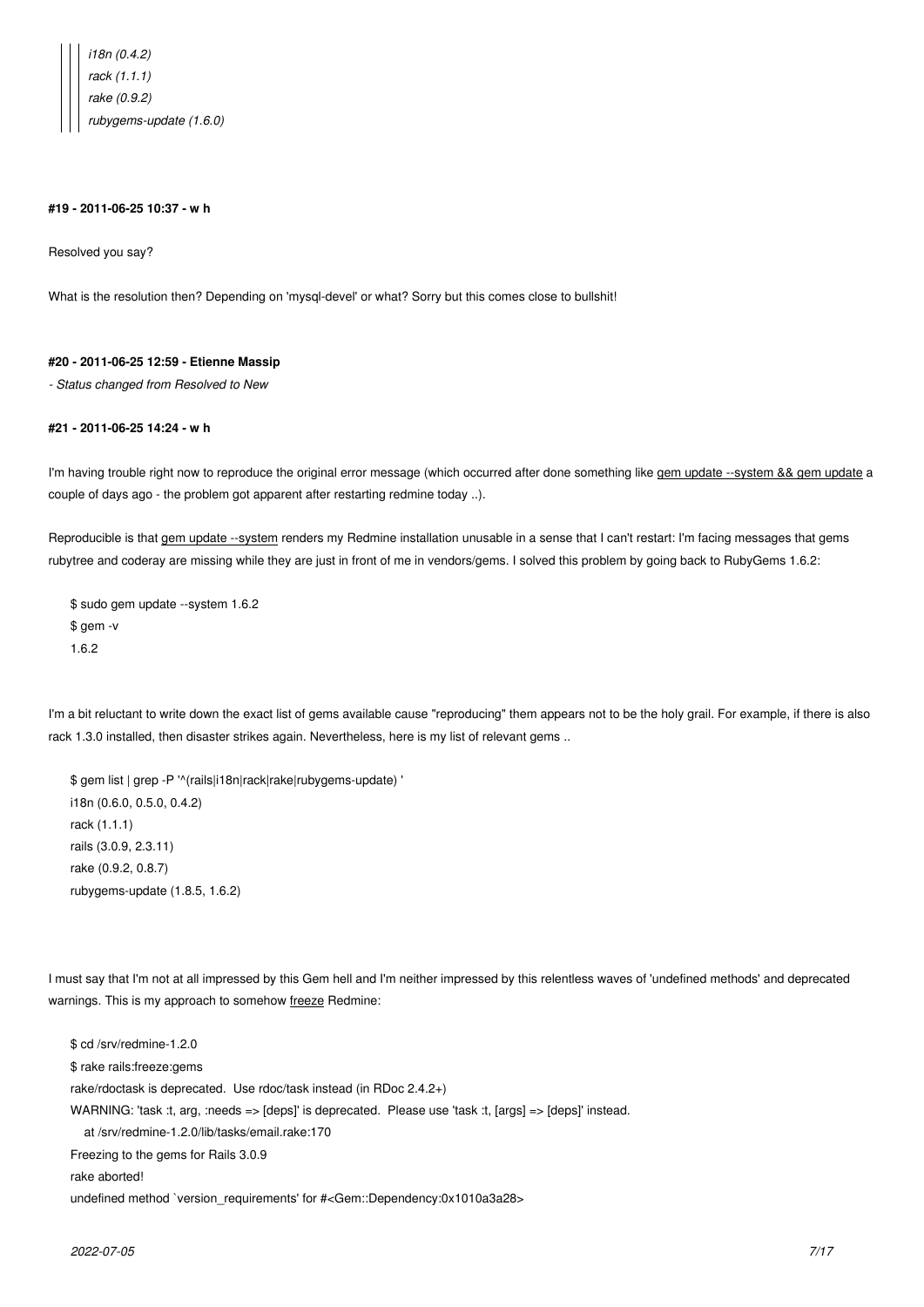Tasks: TOP => rails:freeze:gems (See full trace by running task with --trace)

#### **#22 - 2011-07-06 19:04 - Ramiro Daniel Ledesma**

Max Philippov wrote:

*Jens Chorus wrote:*

*With the following gems it works: Rails (2.3.11) i18n (0.4.2) rack (1.1.1) rake (0.9.2) rubygems-update (1.6.0)*

*I've got the same gems, but when i'm trying: "rake db:migrate RAILS\_ENV=production"(i'm on windows) i get the error as follows: @rake aborted! undefined method `name' for "abstract":String*

*Tasks: TOP => db:migrate => environment (See full trace by running task with --trace)@ Cut, i can paste the full one if needed. So, what should I do to install redmine?*

How do you resolved it? Thanks

# **#23 - 2011-07-27 14:25 - Morgan Christiansson**

I'm also having this issue. Both with git dev version and latest stable release.

# **#24 - 2011-07-28 22:57 - Jeroen Beerstra**

I resolved this by upgrading to rails 2.3.12:

- remove vendor/rails from your redmine install
- set RAILS\_GEM\_VERSION = '2.3.12' in config/environment.rb
- profit!

```
 1. ruby -v
```
- ruby 1.8.7 (2010-06-23 patchlevel 299) [x86\_64-linux]
- 2. gem -v
	- 1.8.6
- 3. gem list
- LOCAL GEMS \*\*\*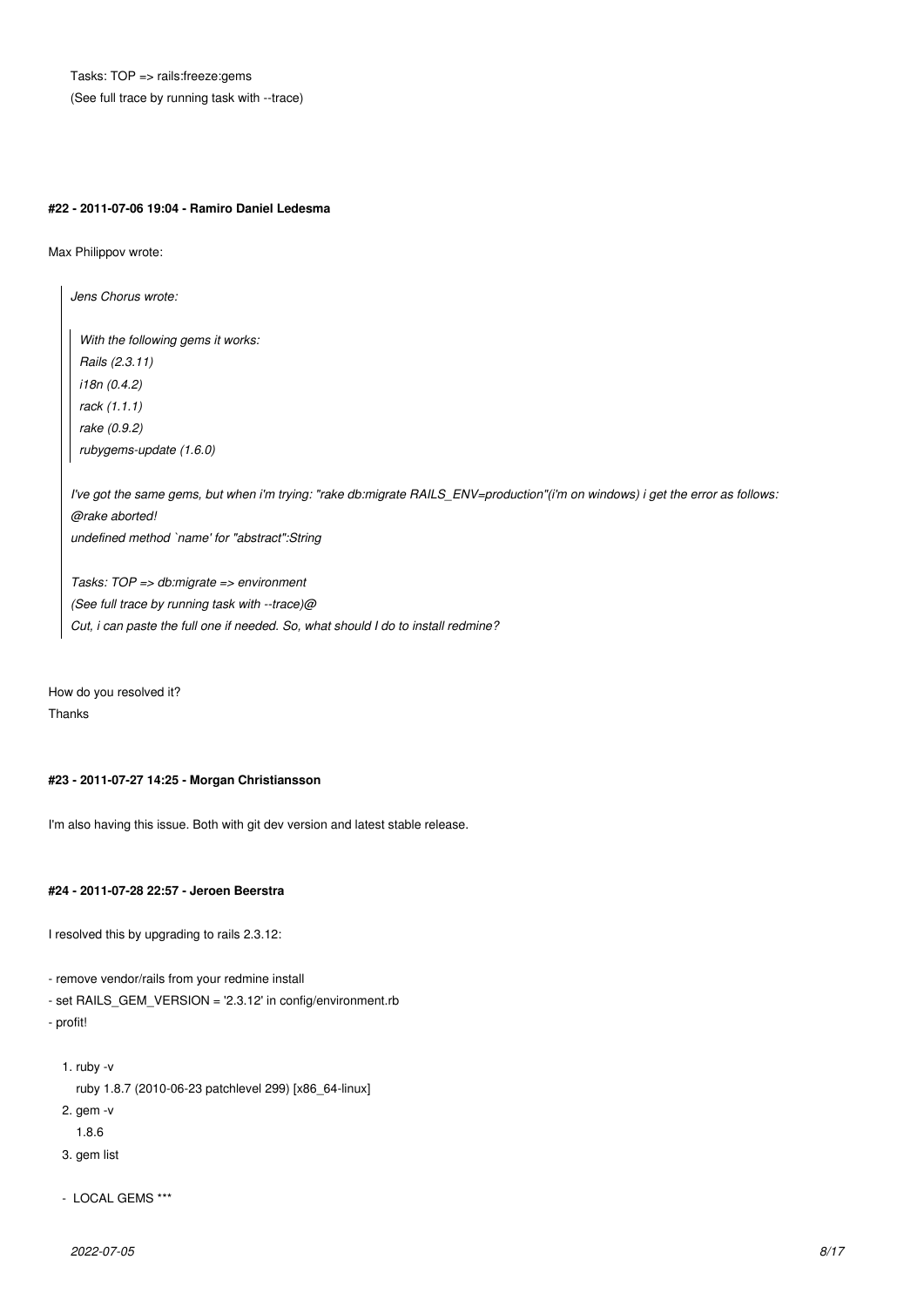```
abstract (1.0.0)
actionmailer (3.0.9, 3.0.5, 2.3.12, 2.3.11)
actionpack (3.0.9, 3.0.5, 2.3.12, 2.3.11)
activemodel (3.0.9, 3.0.5)
activerecord (3.0.9, 3.0.5, 2.3.12, 2.3.11)
activeresource (3.0.9, 3.0.5, 2.3.12, 2.3.11)
activesupport (3.0.9, 3.0.5, 2.3.12, 2.3.11)
addressable (2.2.6)
arel (2.1.4, 2.0.10)
bcrypt-ruby (2.1.4)
builder (3.0.0, 2.1.2)
bundler (1.0.15)
capistrano (2.6.0)
capybara (1.0.0)
childprocess (0.2.0)
chronic (0.6.1, 0.3.0)
closure-compiler (1.1.1)
coderay (0.9.7)
daemon_controller (0.2.6)
daemons (1.1.4)
data_objects (0.10.6)
delayed_job (2.1.4)
devise (1.4.2)
diff-lcs (1.1.2)
dm-active_model (1.1.0)
dm-aggregates (1.1.0)
dm-chunked_query (0.3.0)
dm-constraints (1.1.0)
dm-core (1.1.0)
dm-devise (1.4.0)
dm-do-adapter (1.1.0)
dm-migrations (1.1.0)
dm-mysql-adapter (1.1.0)
dm-observer (1.1.0)
dm-pager (1.1.0)
dm-rails (1.1.0)
dm-serializer (1.1.0)
dm-timestamps (1.1.0)
dm-transactions (1.1.0)
dm-types (1.1.0)
dm-validations (1.1.0)
dm-visualizer (0.2.1, 0.1.0)
do_mysql (0.10.6)
erubis (2.7.0, 2.6.6)
fastercsv (1.5.4)
fastthread (1.0.7)
ffi (1.0.9)
highline (1.6.2)
hoe (2.10.0)
i18n (0.6.0, 0.5.0, 0.4.2)
jammit (0.6.3, 0.5.4)
jquery-rails (1.0.12)
json (1.5.3, 1.4.6)
```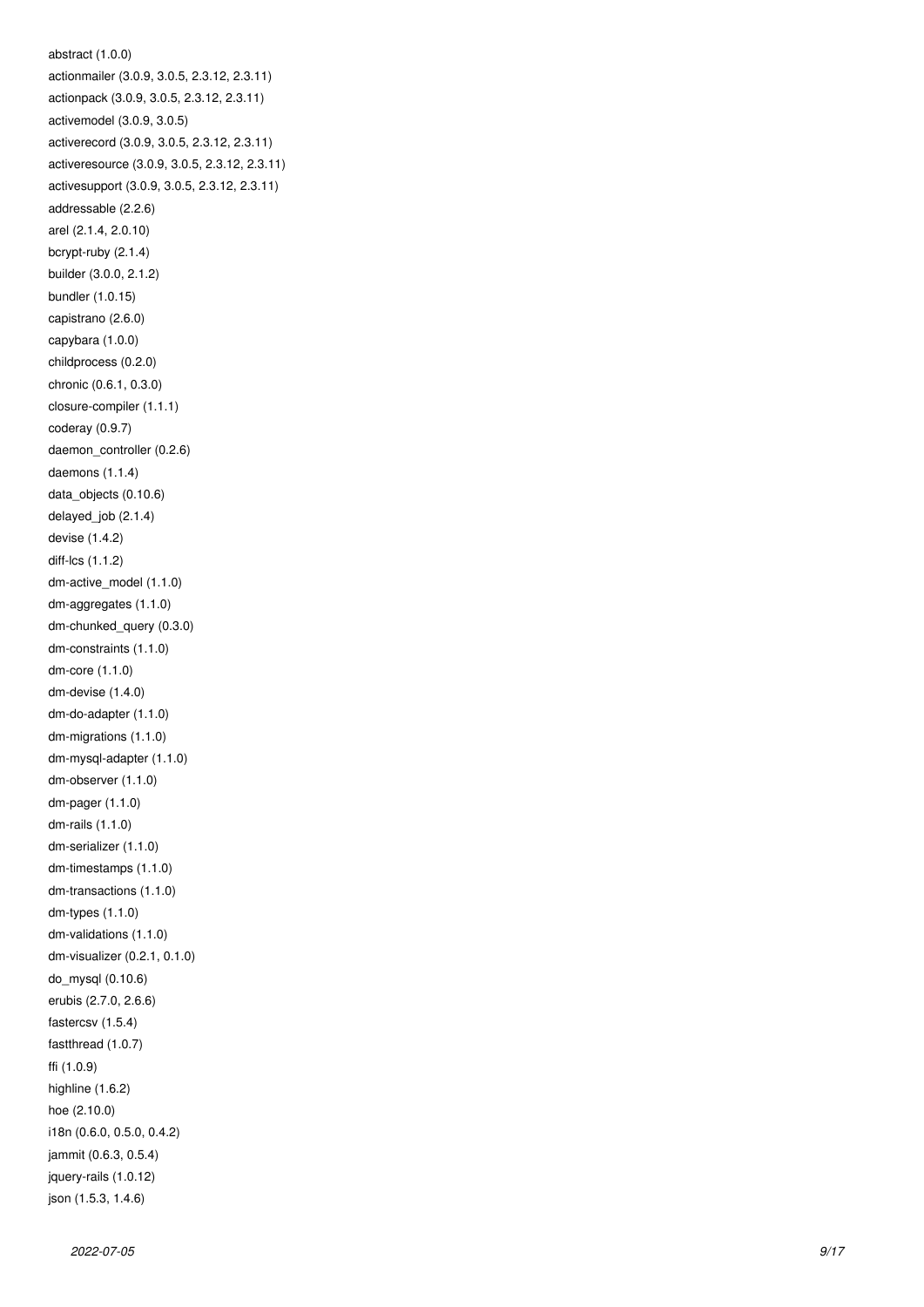json\_pure (1.5.3) mail (2.3.0, 2.2.19) mime-types (1.16) mocha (0.9.12) net-dns (0.6.1) net-scp (1.0.4) net-sftp (2.0.5) net-ssh (2.1.4) net-ssh-gateway (1.1.0) nokogiri (1.5.0) open4 (1.1.0) orm\_adapter (0.0.5) passenger (3.0.7) pdfkit (0.5.2, 0.4.6) Platform (0.4.0) polyglot (0.3.2, 0.3.1) POpen4 (0.1.4) rack (1.3.2, 1.2.3, 1.1.2) rack-mount (0.8.1, 0.6.14) rack-test (0.6.1, 0.5.7) rails (3.0.9, 3.0.5, 2.3.12) railties (3.0.9, 3.0.5) rake (0.9.2) rdoc (3.8) RedCloth (4.2.7) require\_all (1.2.0) rmagick (2.13.1) rspec (2.6.0, 2.0.1) rspec-core (2.6.4, 2.0.1) rspec-expectations (2.6.0, 2.0.1) rspec-mocks (2.6.0, 2.0.1) rspec-rails (2.6.1, 2.0.1) ruby-graphviz (1.0.0) rubygems-update (1.8.6, 1.6.0) rubytree (0.8.1, 0.5.2) rubyzip (0.9.4) selenium-webdriver (2.2.0, 0.2.2) simple\_form (1.4.2, 1.2.2) stringex (1.2.2) sugar-high (0.5.0, 0.2.12) thor (0.14.6) treetop (1.4.10, 1.4.9) tzinfo (0.3.29) uuidtools (2.1.2) warden (1.0.5, 1.0.4) whois (2.0.4, 1.6.6) xpath (0.1.4) yui-compressor (0.9.6)

Btw took me a lot of time to figure out this line made apache passenger refuse this setup with funky errors: RailsSpawnMethod smart

Hope this helps.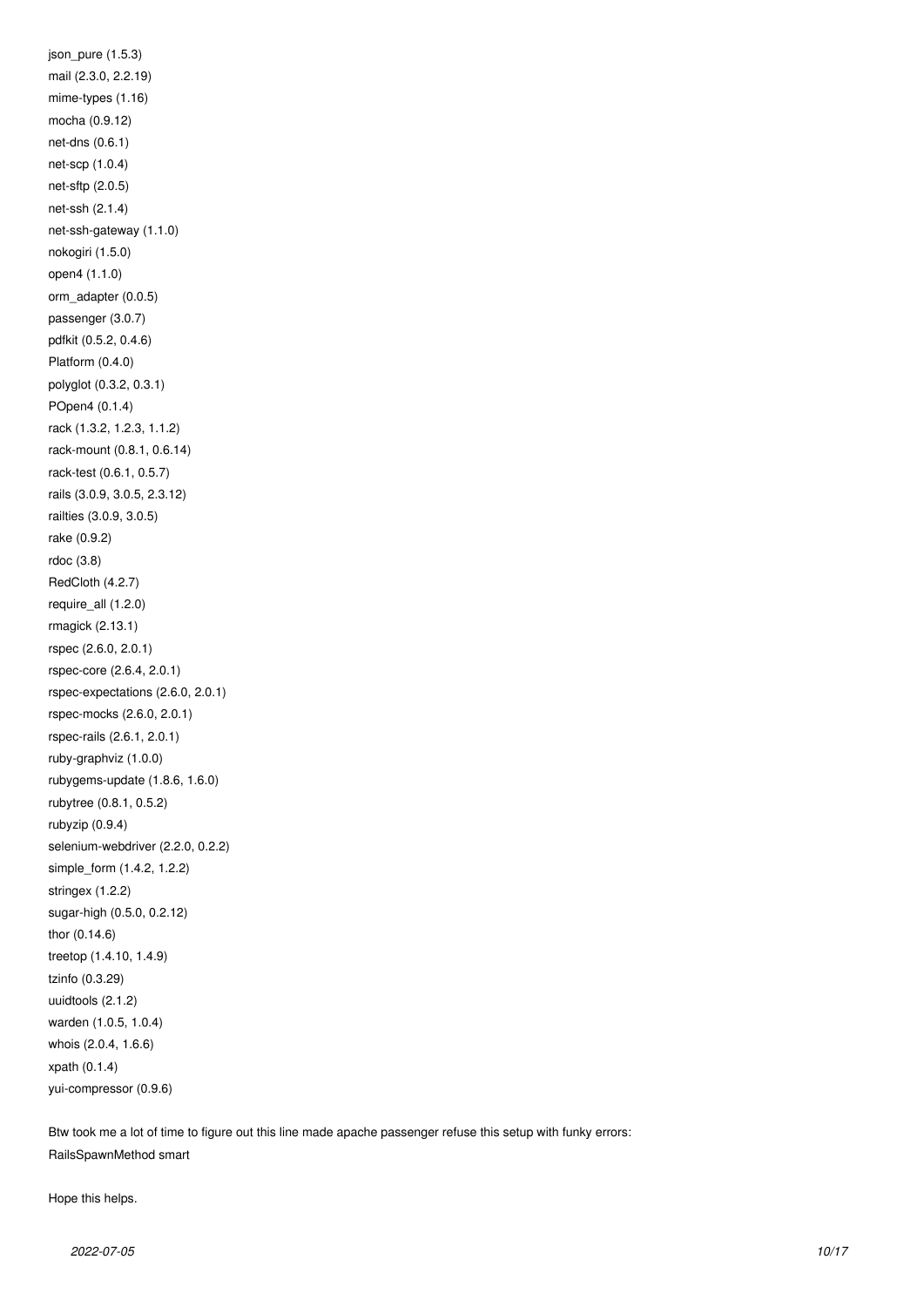**#25 - 2011-08-02 11:53 - poornima biradar**

i am totally new to this , want to install redmine on ubuntu(version being installed is 1.2.1) when i run

*sudo rake db:migrate RAILS\_ENV="production"*

i get

*rake aborted!*

*undefined method `name' for "abstract":String*

following are the versions i am using ...

i18n (0.5.0, 0.4.2) rack (1.2.3) rails (3.0.9) rake (0.9.2) gem 1.8.6

please please help to resolve this issue... it will be of great help :)

#### **#26 - 2011-08-02 12:40 - poornima biradar**

After refering to the correct versions of rails and rack supported by redmine on http://www.redmine.org/projects/redmine/wiki/RedmineInstall for redmine 1.2.1, i run following

sudo gem install rails -v=2.3.11 sudo gem install rack -v=1.1.0

#### now

i18n (0.5.0, 0.4.2) rack (1.2.3, 1.1.2, 1.1.0) rails (3.0.9, 2.3.11) rake (0.9.2) rubygems-update (1.8.6)

but still i get the same error

# **#27 - 2011-08-07 22:56 - Akiko Takano**

Hello. I saw the same problem when trying to install trunk. Following this issue's information, I've downgraded rubygem from 1.8.x to 1.6.2. (Indeed, I failed to run redmine with rubygems 1.8.7)

And after that I could run redmine.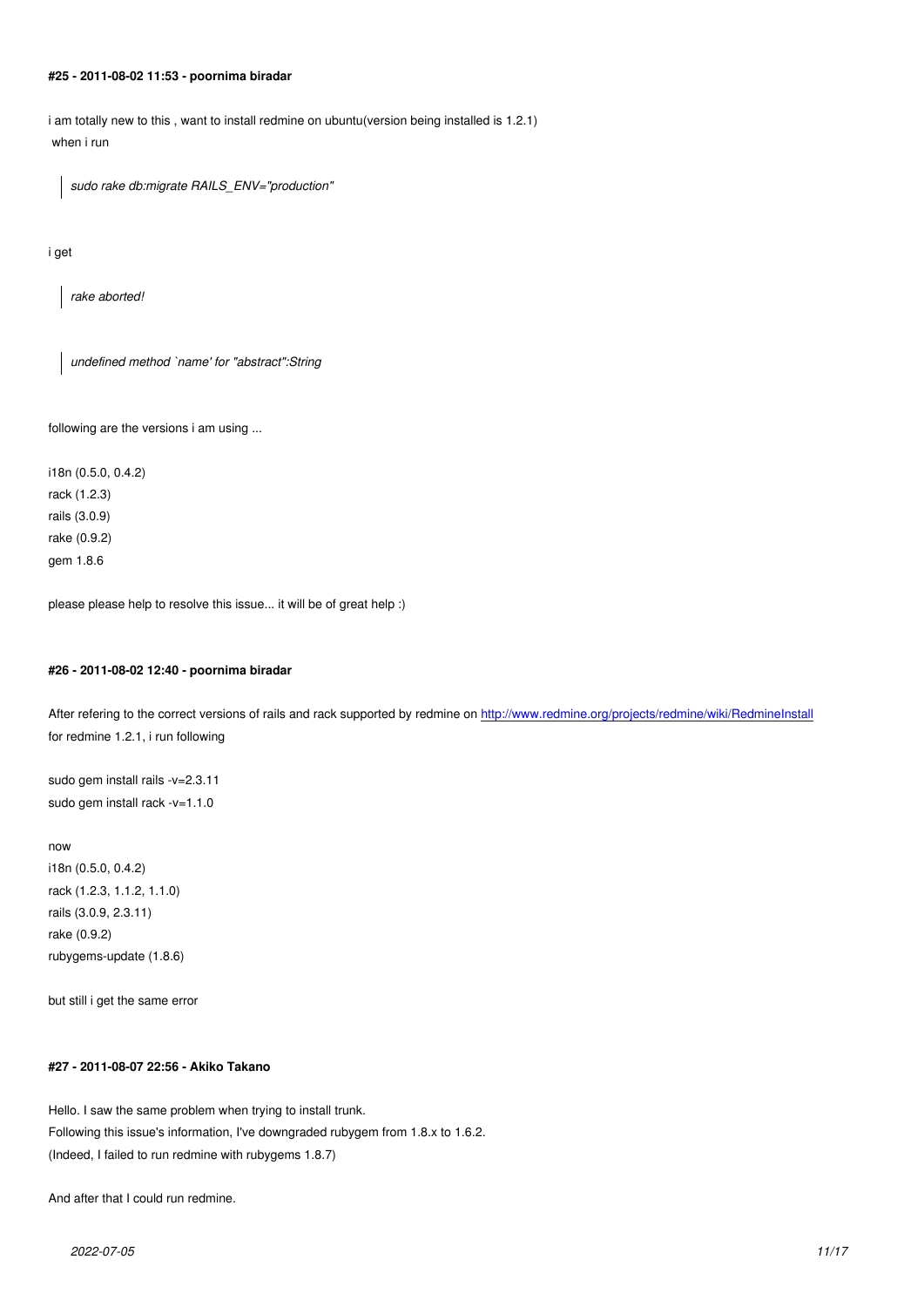My setting is following:

\$ sudo ruby script/about About your application's environment Ruby version 1.8.7 (x86\_64-linux) RubyGems version 1.6.2 Rack version 1.1.2 Rails version 2.3.11 Active Record version 2.3.11 Active Resource version 2.3.11 Action Mailer version 2.3.11 Active Support version 2.3.11

#### **#28 - 2011-08-08 14:30 - Alex Bevilacqua**

Jeroen Beerstra wrote:

*I resolved this by upgrading to rails 2.3.12:*

*- remove vendor/rails from your redmine install*

- *set RAILS\_GEM\_VERSION = '2.3.12' in config/environment.rb*
- *profit!*

*...*

*Btw took me a lot of time to figure out this line made apache passenger refuse this setup with funky errors: RailsSpawnMethod smart*

*Hope this helps.*

Just wanted to throw my two cents in here that upgrading to rails 2.3.12 and modifying the RAILS\_GEM\_VERSION also resolved the problem for me :)

# **#29 - 2011-09-12 14:40 - Rendall Ren**

*Jeroen Beerstra wrote:*

*Just wanted to throw my two cents in here that upgrading to rails 2.3.12 and modifying the RAILS\_GEM\_VERSION also resolved the problem for me :)*

This did not work for me. The error now is:

rake aborted! uninitialized constant RDoc /opt/redmine-1.2/Rakefile:10

# **#30 - 2011-09-15 06:34 - Christopher Tilley**

Rendall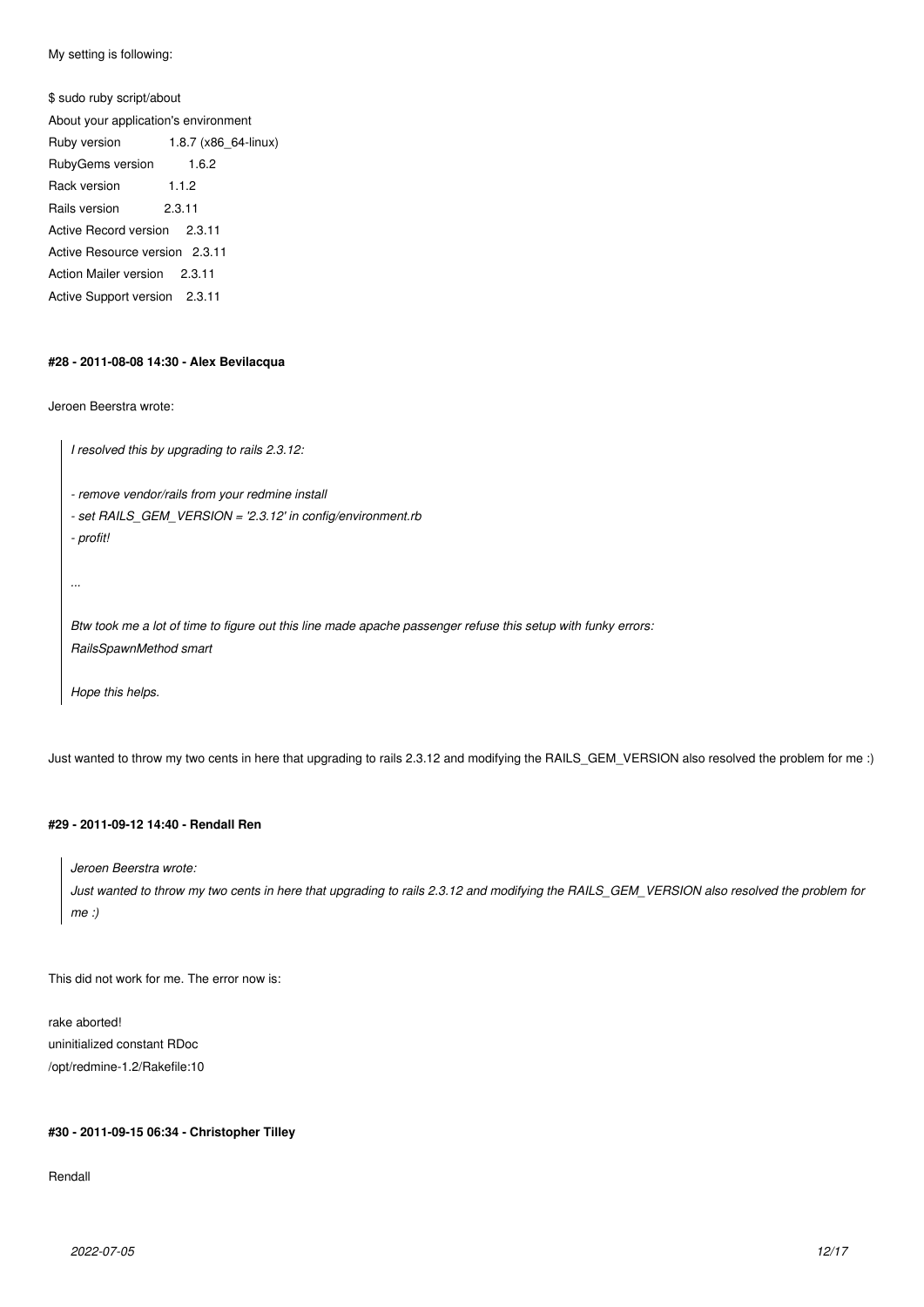Try gem install rdoc -v=3.8

# Rendall Ren wrote:

# *Jeroen Beerstra wrote: Just wanted to throw my two cents in here that upgrading to rails 2.3.12 and modifying the RAILS\_GEM\_VERSION also resolved the problem for me :)*

*This did not work for me. The error now is:*

*rake aborted! uninitialized constant RDoc /opt/redmine-1.2/Rakefile:10*

# **#31 - 2011-09-15 07:51 - Rob Gillan**

Relative newbie to RoR so please excuse.

Trying to install Redmine on OS X 10.5 client. Running into same errors at:

RAILS ENV=production rake db:migrate --trace

#### gives

- Invoke db:migrate (first\_time)
- Invoke environment (first\_time)
- Execute environment
- rake aborted!

undefined method `name' for "actionmailer":String /usr/local/redmine-1.2.1/config/../vendor/rails/railties/lib/rails/gem\_dependency.rb:277:in `==' /usr/local/lib/ruby/site\_ruby/1.8/rubygems/dependency.rb:217:in `===' /usr/local/lib/ruby/site\_ruby/1.8/rubygems/dependency.rb:217:in `matching\_specs' /usr/local/lib/ruby/site\_ruby/1.8/rubygems/custom\_require.rb:36:in `find\_all' /usr/local/lib/ruby/site\_ruby/1.8/rubygems/specification.rb:410:in `each' /usr/local/lib/ruby/site\_ruby/1.8/rubygems/specification.rb:409:in `each' /usr/local/lib/ruby/site\_ruby/1.8/rubygems/dependency.rb:216:in `find\_all' /usr/local/lib/ruby/site\_ruby/1.8/rubygems/dependency.rb:216:in `matching\_specs' /usr/local/lib/ruby/site\_ruby/1.8/rubygems/dependency.rb:238:in `to\_specs' /usr/local/lib/ruby/site\_ruby/1.8/rubygems/dependency.rb:256:in `to\_spec' /usr/local/lib/ruby/site\_ruby/1.8/rubygems.rb:1210:in `gem' /usr/local/redmine-1.2.1/config/../vendor/rails/railties/lib/rails/gem\_dependency.rb:75:in `add\_load\_paths' /usr/local/redmine-1.2.1/config/../vendor/rails/railties/lib/initializer.rb:301:in `add\_gem\_load\_paths' /usr/local/redmine-1.2.1/config/../vendor/rails/railties/lib/initializer.rb:301:in `each' /usr/local/redmine-1.2.1/config/../vendor/rails/railties/lib/initializer.rb:301:in `add\_gem\_load\_paths' /usr/local/redmine-1.2.1/config/../vendor/rails/railties/lib/initializer.rb:132:in `process' /usr/local/redmine-1.2.1/config/../vendor/rails/railties/lib/initializer.rb:113:in `send' /usr/local/redmine-1.2.1/config/../vendor/rails/railties/lib/initializer.rb:113:in `run' /usr/local/redmine-1.2.1/config/environment.rb:20 /usr/local/lib/ruby/site\_ruby/1.8/rubygems/custom\_require.rb:36:in `gem\_original\_require' /usr/local/lib/ruby/site\_ruby/1.8/rubygems/custom\_require.rb:36:in `require' /usr/local/redmine-1.2.1/vendor/rails/activesupport/lib/active\_support/dependencies.rb:182:in `require'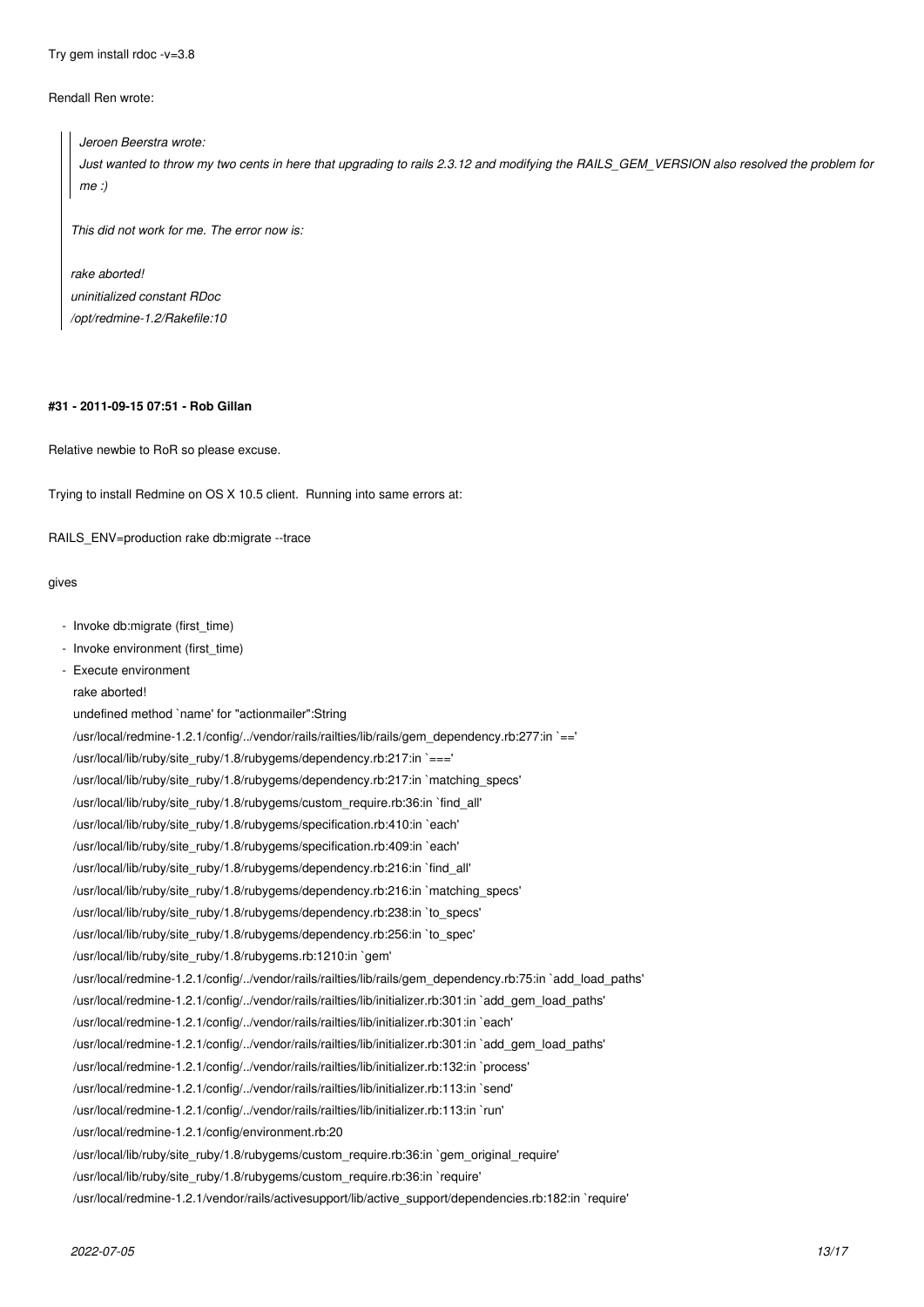/usr/local/redmine-1.2.1/vendor/rails/activesupport/lib/active\_support/dependencies.rb:547:in `new\_constants\_in' /usr/local/redmine-1.2.1/vendor/rails/activesupport/lib/active\_support/dependencies.rb:182:in `require' /usr/local/redmine-1.2.1/vendor/rails/railties/lib/tasks/misc.rake:4 /usr/local/lib/ruby/gems/1.8/gems/rake-0.9.2/lib/rake/task.rb:205:in `call' /usr/local/lib/ruby/gems/1.8/gems/rake-0.9.2/lib/rake/task.rb:205:in `execute' /usr/local/lib/ruby/gems/1.8/gems/rake-0.9.2/lib/rake/task.rb:200:in `each' /usr/local/lib/ruby/gems/1.8/gems/rake-0.9.2/lib/rake/task.rb:200:in `execute' /usr/local/lib/ruby/gems/1.8/gems/rake-0.9.2/lib/rake/task.rb:158:in `invoke\_with\_call\_chain' /usr/local/lib/ruby/1.8/monitor.rb:242:in `synchronize' /usr/local/lib/ruby/gems/1.8/gems/rake-0.9.2/lib/rake/task.rb:151:in `invoke\_with\_call\_chain' /usr/local/lib/ruby/gems/1.8/gems/rake-0.9.2/lib/rake/task.rb:176:in `invoke\_prerequisites' /usr/local/lib/ruby/gems/1.8/gems/rake-0.9.2/lib/rake/task.rb:174:in `each' /usr/local/lib/ruby/gems/1.8/gems/rake-0.9.2/lib/rake/task.rb:174:in `invoke\_prerequisites' /usr/local/lib/ruby/gems/1.8/gems/rake-0.9.2/lib/rake/task.rb:157:in `invoke\_with\_call\_chain' /usr/local/lib/ruby/1.8/monitor.rb:242:in `synchronize' /usr/local/lib/ruby/gems/1.8/gems/rake-0.9.2/lib/rake/task.rb:151:in `invoke\_with\_call\_chain' /usr/local/lib/ruby/gems/1.8/gems/rake-0.9.2/lib/rake/task.rb:144:in `invoke' /usr/local/lib/ruby/gems/1.8/gems/rake-0.9.2/lib/rake/application.rb:112:in `invoke\_task' /usr/local/lib/ruby/gems/1.8/gems/rake-0.9.2/lib/rake/application.rb:90:in `top\_level' /usr/local/lib/ruby/gems/1.8/gems/rake-0.9.2/lib/rake/application.rb:90:in `each' /usr/local/lib/ruby/gems/1.8/gems/rake-0.9.2/lib/rake/application.rb:90:in `top\_level' /usr/local/lib/ruby/gems/1.8/gems/rake-0.9.2/lib/rake/application.rb:129:in `standard\_exception\_handling' /usr/local/lib/ruby/gems/1.8/gems/rake-0.9.2/lib/rake/application.rb:84:in `top\_level' /usr/local/lib/ruby/gems/1.8/gems/rake-0.9.2/lib/rake/application.rb:62:in `run' /usr/local/lib/ruby/gems/1.8/gems/rake-0.9.2/lib/rake/application.rb:129:in `standard\_exception\_handling' /usr/local/lib/ruby/gems/1.8/gems/rake-0.9.2/lib/rake/application.rb:59:in `run' /usr/local/lib/ruby/gems/1.8/gems/rake-0.9.2/bin/rake:32 /usr/local/bin/rake:19:in `load' /usr/local/bin/rake:19 Tasks: TOP => db:migrate => environment dev:redmine-1.2.1 root#

gem list shows:

actionmailer (3.1.0, 2.3.12, 2.3.11) actionpack (3.1.0, 2.3.12, 2.3.11) activemodel (3.1.0) activerecord (3.1.0, 2.3.12, 2.3.11) activeresource (3.1.0, 2.3.12, 2.3.11) activesupport (3.1.0, 2.3.12, 2.3.11) arel (2.2.1) bcrypt-ruby (3.0.1) builder (3.0.0) bundler (1.0.18) cgi\_multipart\_eof\_fix (2.5.0) cheat (1.2.1) daemon\_controller (0.2.6) daemons (1.0.10) erubis (2.7.0) eventmachine (0.12.10) fastthread (1.0.7) gem\_plugin (0.2.3) hike (1.2.1)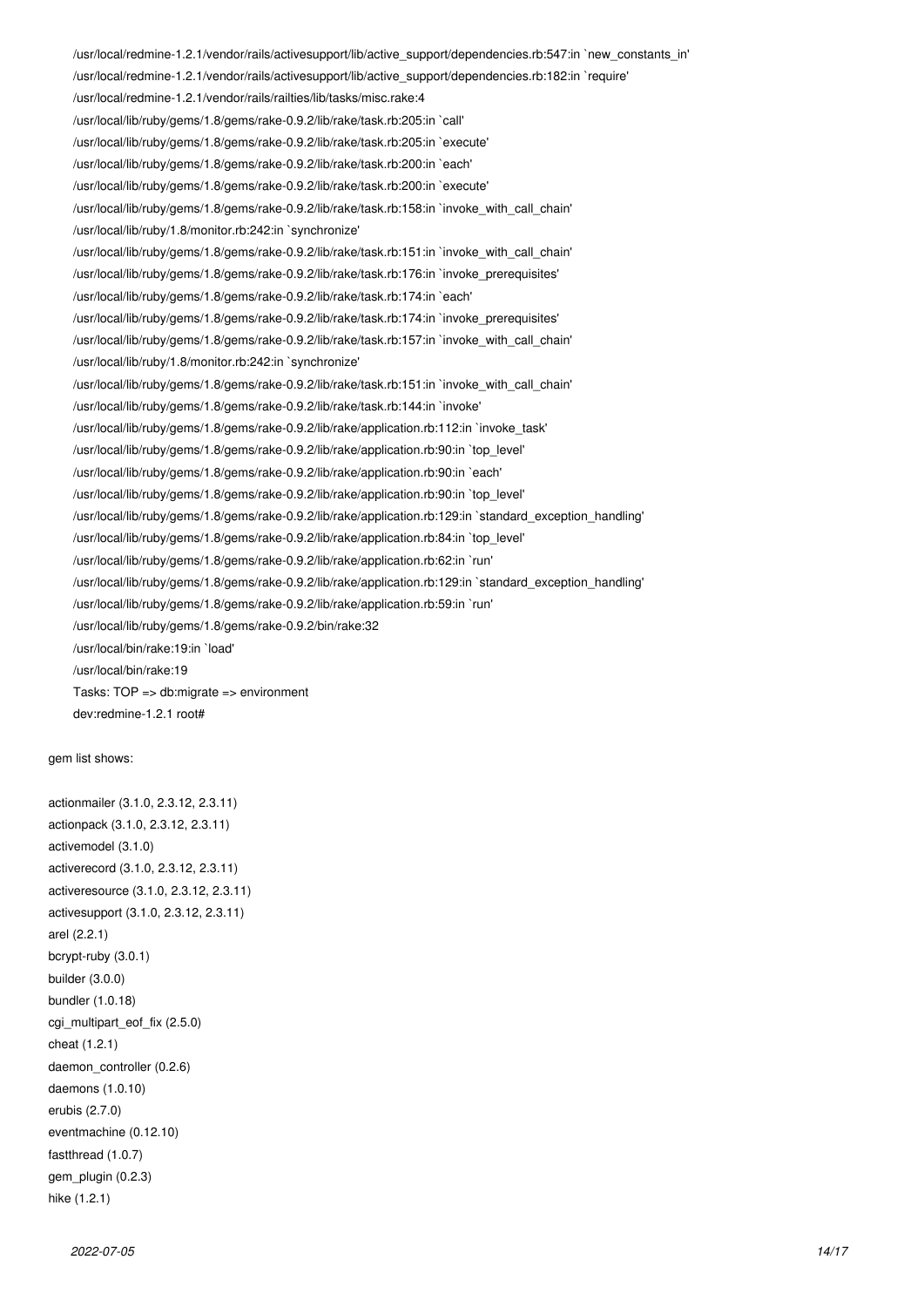$max(z.3.0)$ mime-types (1.16) mongrel (1.1.5) multi\_json (1.0.3) mysql (2.8.1) nokogiri (1.3.3) passenger (3.0.9) polyglot (0.3.2) rack (1.3.2, 1.1.2, 1.1.1, 1.0.1) rack-cache (1.0.3) rack-mount (0.8.3) rack-ssl (1.3.2) rack-test (0.6.1) rails (3.1.0, 2.3.12, 2.3.11) railties (3.1.0) rake (0.9.2, 0.8.7) rdoc (3.9.4, 3.8) rspec (1.2.9) rubygems-update (1.8.10, 1.6.0) sprockets (2.0.0) sqlite3-ruby (1.2.5) thin (1.2.4) thor (0.14.6) tilt (1.3.3) treetop (1.4.10) tzinfo (0.3.29)

I've tried editing config/environment.rb for both 2.3.12 and 2.3.11 for RAILS\_GEM\_VERSION with no change.

Any help/guidance very much appreciated Rob

# **#32 - 2011-09-15 08:06 - Rob Gillan**

OK, seems I missed removing the vendor/rails directory and it was still trying that instead, sorry for the bother.

# **#33 - 2011-09-25 04:57 - 旭 張**

*- % Done changed from 0 to 20*

is this problem solved ? I got the same issues .....

here is my note about setup Redmine in Ubuntu (in Chinese) : http://zx-1986.blogspot.com/2011/02/redmind.html

# **[#34 - 2011-09-26 09:29 - Etienne Massip](http://zx-1986.blogspot.com/2011/02/redmind.html)**

□ □ wrote: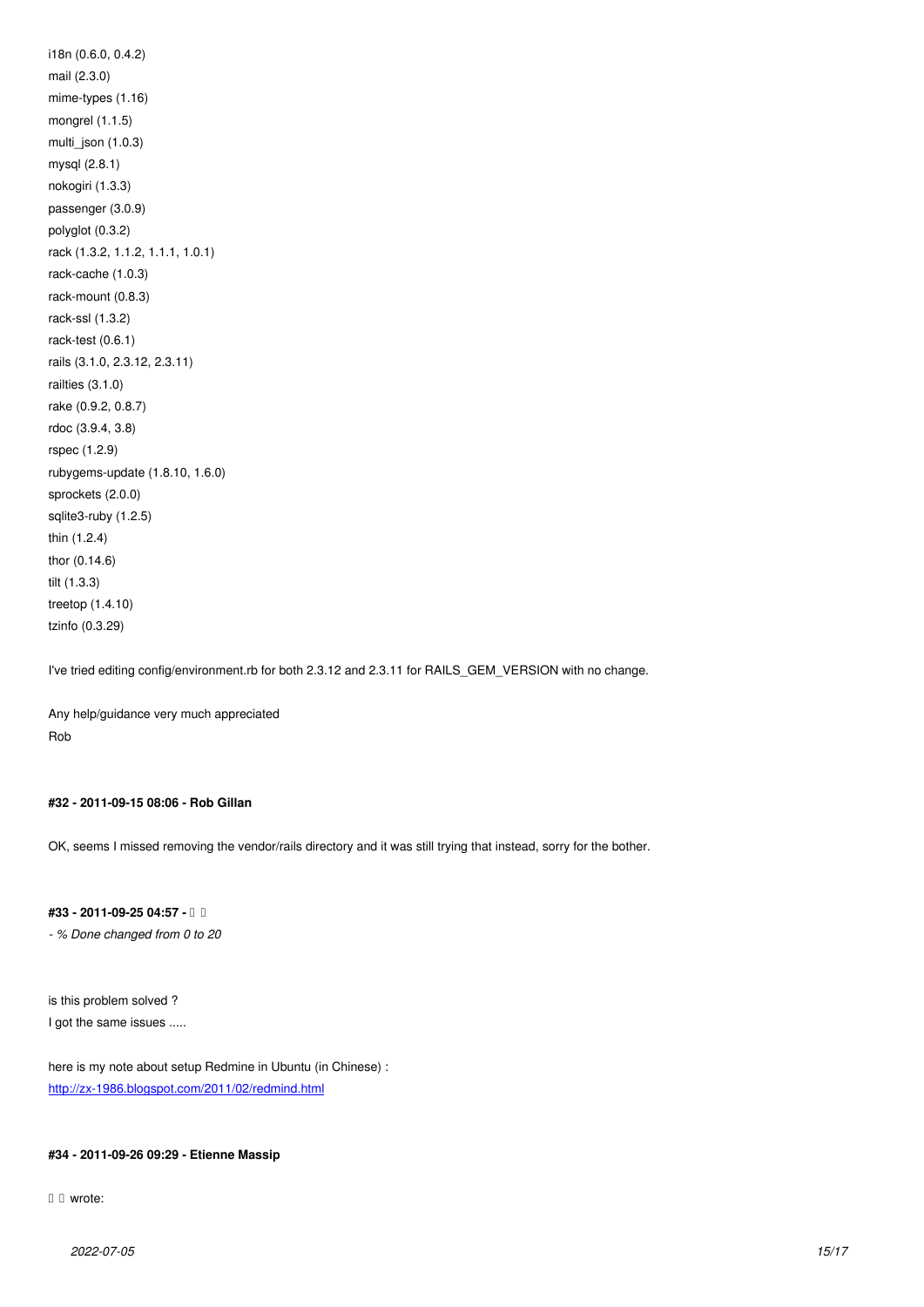*I got the same issues .....*

*here is my note about setup Redmine in Ubuntu (in Chinese) : http://zx-1986.blogspot.com/2011/02/redmind.html*

Sol[ved if you follow \[\[RedmineInstall#requirements\]\], th](http://zx-1986.blogspot.com/2011/02/redmind.html)at is by using RubyGems  $\leq 1.6$ 

# **#35 - 2012-01-13 22:04 - Justin Grevich**

Etienne Massip wrote:

*旭 張 wrote:*

*is this problem solved ? I got the same issues .....*

*here is my note about setup Redmine in Ubuntu (in Chinese) : http://zx-1986.blogspot.com/2011/02/redmind.html*

*Solved if you follow [[RedmineInstall#requirements]], that is by using RubyGems <= 1.6*

I'm not a big fan of using an ancient version of RubyGems either. This can be problematic when you have multiple rails apps on the same server as Redmine. I used RVM to create a custom Ruby with RubyGems 1.6.2. You can find instructions for that here: http://beginrescueend.com/rubies/rubygems/

[rvm install ree -n rg162](http://beginrescueend.com/rubies/rubygems/) rvm use ree-rg162 gem --version rvm rubygems 1.6.2 gem --version

If Redmine was tied to a previous Ruby install or gemset, you can migrate the gems automatically via:

rvm gemset copy ree-1.8.7-2011.03@redmine ree-rg162

I then created the appropriate .rvmrc file in the redmine folder and updated the gems.

If you're still having trouble, make sure you have the exact gem versions as mentioned in [[RedmineInstall#requirements]]. I can confirm it works with the following gemset (using passenger-standalone):

\*\*\* LOCAL GEMS \*\*\*

actionmailer (2.3.11)